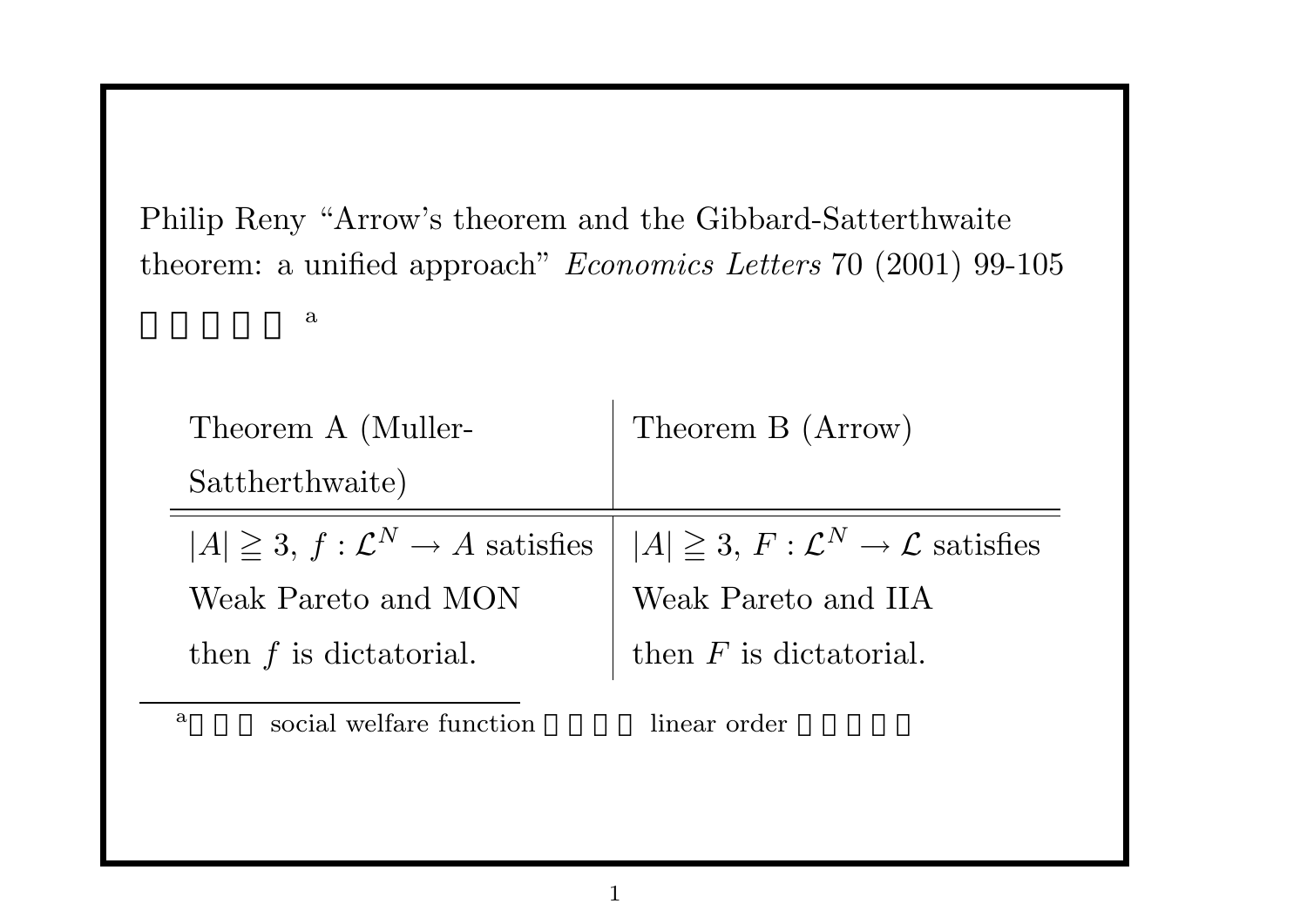| Step 1: $a, b \in A \ (a \neq b)$<br>$\succ^{(0)} := (\succ^{(0)}_1, \ldots, \succ^{(0)}_N) \in \mathcal{L}^N$ |                   |                                                                                            |  |  |  |                  |                                                                                                                                         |                  |
|----------------------------------------------------------------------------------------------------------------|-------------------|--------------------------------------------------------------------------------------------|--|--|--|------------------|-----------------------------------------------------------------------------------------------------------------------------------------|------------------|
|                                                                                                                |                   |                                                                                            |  |  |  |                  | $\succ_1^{(0)}$ $\cdots$ $\succ_{n-1}^{(0)}$ $\succ_n^{(0)}$ $\succ_{n+1}^{(0)}$ $\cdots$ $\succ_N^{(0)}$ social social<br>choice order |                  |
|                                                                                                                | $a \qquad \cdots$ | $a \qquad a \qquad a \qquad \cdots$                                                        |  |  |  | $\boldsymbol{a}$ |                                                                                                                                         | $\boldsymbol{a}$ |
|                                                                                                                |                   |                                                                                            |  |  |  |                  |                                                                                                                                         |                  |
|                                                                                                                |                   |                                                                                            |  |  |  |                  |                                                                                                                                         |                  |
|                                                                                                                |                   | $\begin{array}{ccccccccccccc} b & & \cdots & & b & & b & & b & & \cdots & & b \end{array}$ |  |  |  |                  |                                                                                                                                         |                  |
|                                                                                                                |                   |                                                                                            |  |  |  |                  | ↑ Weak Pareto                                                                                                                           |                  |
|                                                                                                                |                   |                                                                                            |  |  |  |                  |                                                                                                                                         |                  |
|                                                                                                                |                   |                                                                                            |  |  |  |                  |                                                                                                                                         |                  |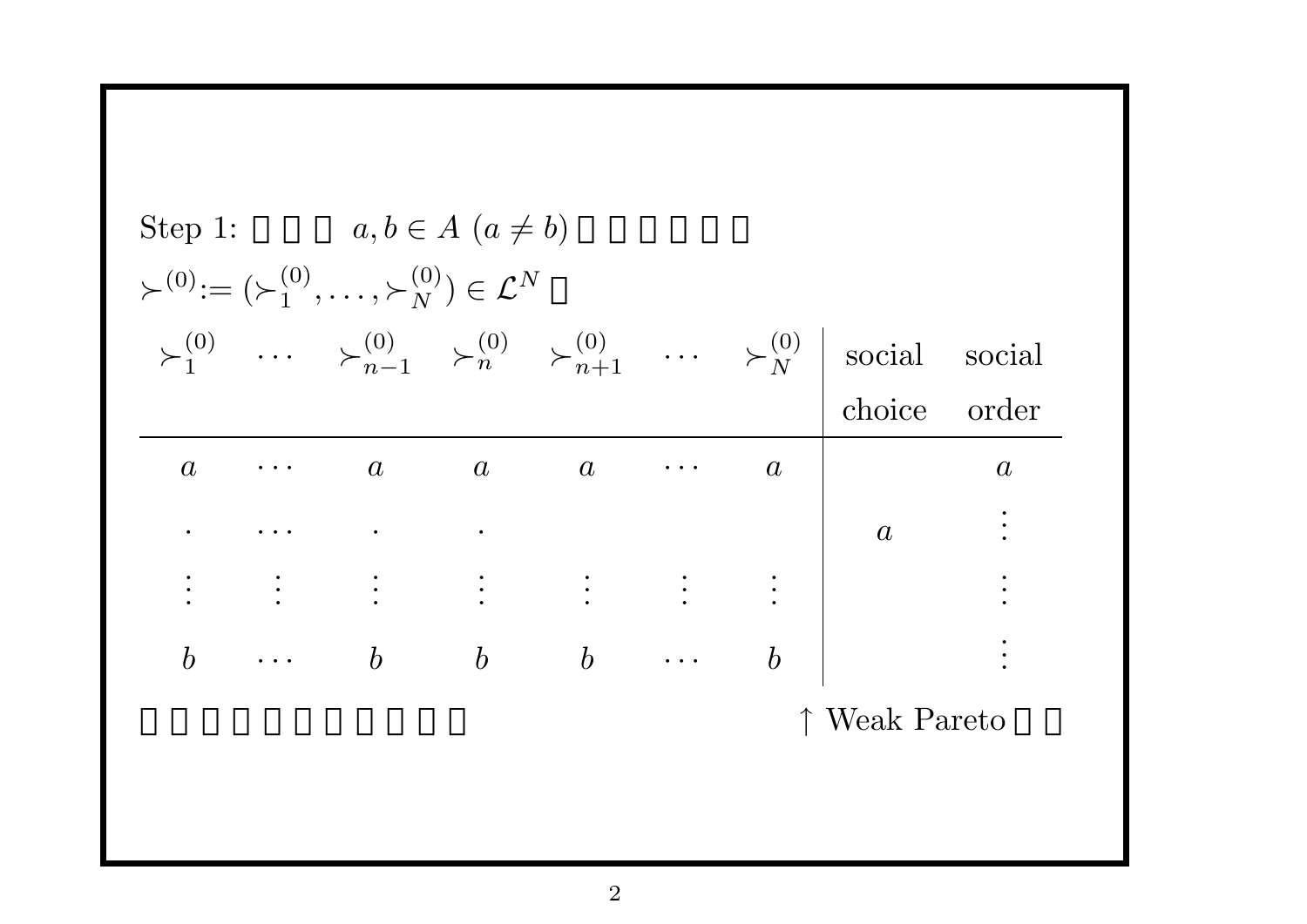|                  |                                   |                  |                                            |                  |                         |                  | $\boldsymbol{b}$                                                                                                                                    |
|------------------|-----------------------------------|------------------|--------------------------------------------|------------------|-------------------------|------------------|-----------------------------------------------------------------------------------------------------------------------------------------------------|
| $\boldsymbol{b}$ |                                   | $\boldsymbol{a}$ |                                            |                  |                         |                  |                                                                                                                                                     |
|                  |                                   |                  |                                            |                  |                         |                  |                                                                                                                                                     |
|                  |                                   |                  | $\succ^{(1)}$                              |                  |                         |                  |                                                                                                                                                     |
|                  |                                   |                  |                                            |                  |                         |                  | social                                                                                                                                              |
|                  |                                   |                  |                                            |                  |                         | choice           | order                                                                                                                                               |
| $\mathbf b$      | $\bullet$ , $\bullet$ , $\bullet$ | $\mathbf b$      | $\overline{a}$                             | $\boldsymbol{a}$ | $\boldsymbol{a}$        |                  | $\boldsymbol{a}$                                                                                                                                    |
| $\boldsymbol{a}$ |                                   |                  |                                            |                  |                         | $\boldsymbol{a}$ |                                                                                                                                                     |
| $\ddot{\cdot}$   |                                   |                  |                                            |                  |                         |                  | $\boldsymbol{b}$                                                                                                                                    |
|                  |                                   |                  |                                            | $\boldsymbol{b}$ |                         |                  |                                                                                                                                                     |
|                  |                                   |                  | $\mathbf{r}$ , $\mathbf{r}$ , $\mathbf{r}$ | $a$ $b$          | $n \in \{1, 2, , N\}$ b | $\succ_i^{(0)}$  | Weak Pareto<br>$\succ_1^{(0)'}$ $\succ_{n-1}^{(0)'}$ $\succ_n^{(0)}$ $\succ_{n+1}^{(0)}$ $\succ_N^{(0)}$ social<br>$\mathbf{r}$<br>$\boldsymbol{b}$ |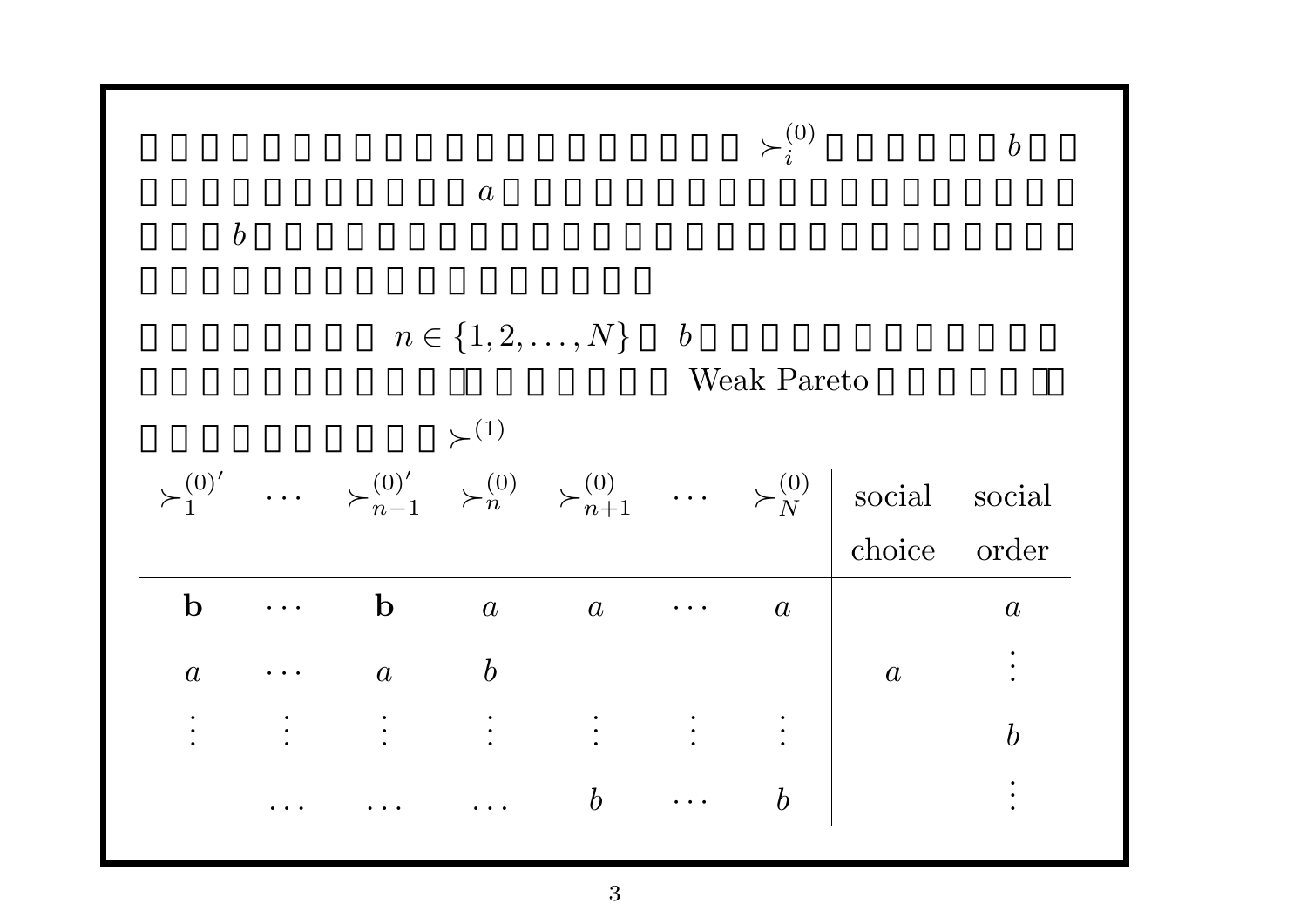$$
\begin{array}{ccccccccc}\n\searrow^{(0)'} & \cdots & \searrow^{(0)'}_{n-1} & \searrow^{(0)'}_{n} & \searrow^{(0)}_{n+1} & \cdots & \searrow^{(0)}_{N} & \text{social social} \\
\hline\n\mathbf{b} & \cdots & \mathbf{b} & \mathbf{b} & a & \cdots & a & \mathbf{b} \\
a & \cdots & a & \mathbf{a} & \cdots & \mathbf{b} & \cdots & \mathbf{b} \\
\vdots & \vdots & \vdots & \vdots & \vdots & \vdots & \vdots & \vdots \\
\cdots & \cdots & \cdots & \cdots & b & \cdots & b & \cdots & \mathbf{b} & \cdots & \mathbf{0} & \cdots & \mathbf{0} & \cdots & \mathbf{0} & \cdots & \mathbf{0} & \cdots & \mathbf{0} & \cdots & \mathbf{0} & \cdots & \mathbf{0} & \cdots & \mathbf{0} & \cdots & \mathbf{0} & \cdots & \mathbf{0} & \cdots & \mathbf{0} & \cdots & \mathbf{0} & \cdots & \mathbf{0} & \cdots & \mathbf{0} & \cdots & \mathbf{0} & \cdots & \mathbf{0} & \cdots & \mathbf{0} & \cdots & \mathbf{0} & \cdots & \mathbf{0} & \cdots & \mathbf{0} & \cdots & \mathbf{0} & \cdots & \mathbf{0} & \cdots & \mathbf{0} & \cdots & \mathbf{0} & \cdots & \mathbf{0} & \cdots & \mathbf{0} & \cdots & \mathbf{0} & \cdots & \mathbf{0} & \cdots & \mathbf{0} & \cdots & \mathbf{0} & \cdots &
$$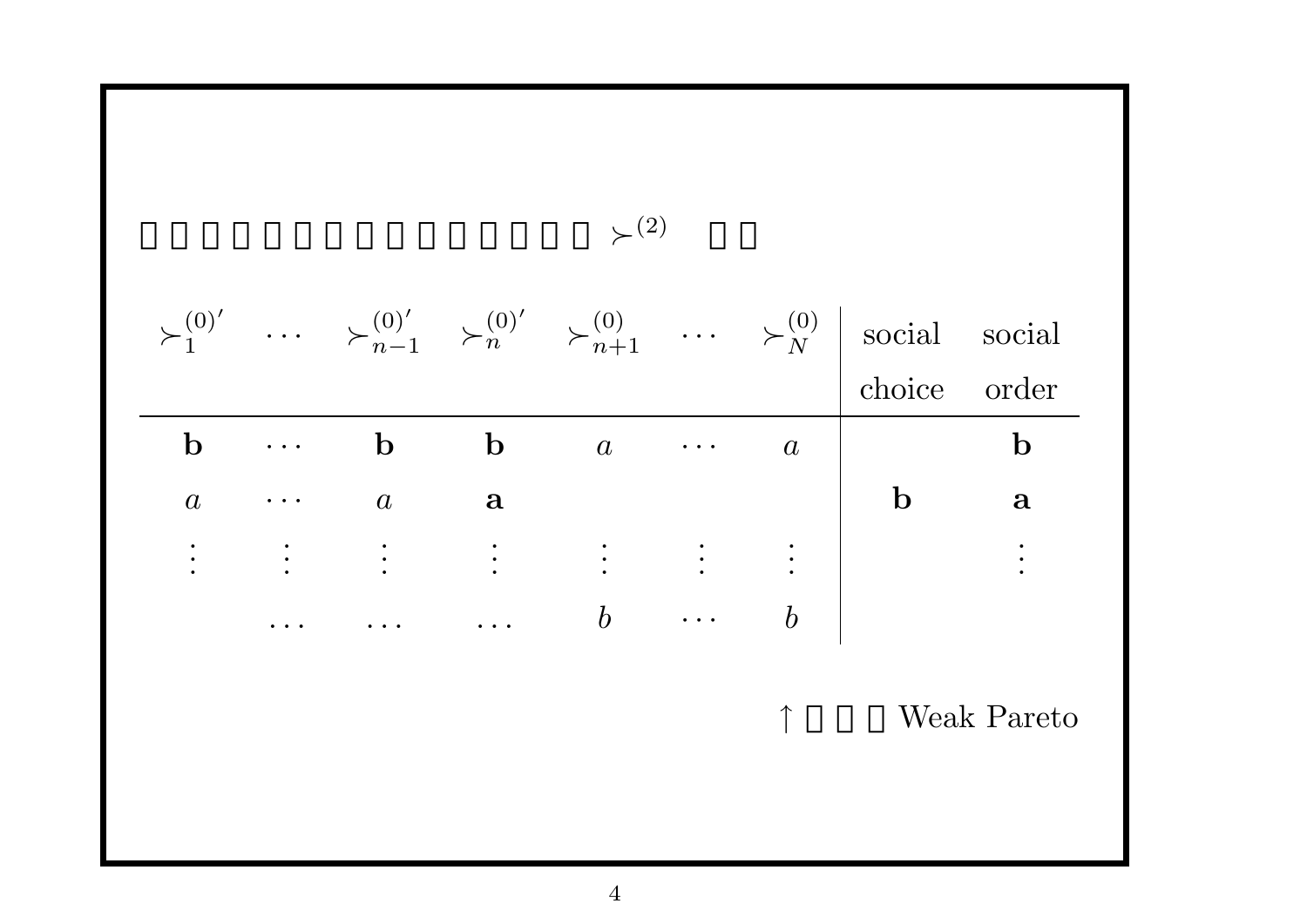| Step 2: $\succ$ <sup>(1)</sup> |                                                    | $\boldsymbol{n}$<br>$\boldsymbol{a}$                         |                  |                  |                      | $\boldsymbol{a}$ |                                                                                                                                                                                                | $\, n \,$        |
|--------------------------------|----------------------------------------------------|--------------------------------------------------------------|------------------|------------------|----------------------|------------------|------------------------------------------------------------------------------------------------------------------------------------------------------------------------------------------------|------------------|
|                                |                                                    |                                                              |                  |                  |                      |                  | $\succ_1^{(1a)} \quad \cdots \quad \succ_{n-1}^{(1a)} \quad \succ_n^{(1a)} \quad \succ_{n+1}^{(1a)} \quad \cdots \quad \succ_N^{(1a)} \quad \text{social} \quad \text{social}$<br>choice order |                  |
| $\boldsymbol{b}$               | $\ddot{\bullet}$ $\ddot{\bullet}$ $\ddot{\bullet}$ | $\boldsymbol{b}$                                             | $\overline{a}$   | $\bullet$ .      |                      |                  |                                                                                                                                                                                                | $\boldsymbol{a}$ |
|                                |                                                    |                                                              | $\boldsymbol{b}$ |                  |                      |                  | $\boldsymbol{a}$                                                                                                                                                                               | $\boldsymbol{b}$ |
|                                | $\ddot{\cdot}$                                     | $\begin{array}{c} \bullet \\ \bullet \\ \bullet \end{array}$ |                  |                  |                      | $\ddot{\cdot}$   |                                                                                                                                                                                                |                  |
|                                | $\dddot{\bullet}$ .                                | $\bullet$                                                    | $\bullet$        | $\mathbf{a}$     | $\ddot{\phantom{1}}$ | $\mathbf{a}$     |                                                                                                                                                                                                |                  |
| $\mathbf{a}$                   |                                                    | $\mathbf{a}$                                                 |                  | $\boldsymbol{b}$ | $\mathbf{r}$         | $\boldsymbol{b}$ |                                                                                                                                                                                                |                  |
|                                |                                                    |                                                              |                  |                  |                      |                  | ↑ MON, IIA                                                                                                                                                                                     |                  |
|                                |                                                    |                                                              |                  | $\succ^{(2)}$    |                      |                  | $\leftthreetimes^{(2a)}$                                                                                                                                                                       |                  |
|                                |                                                    |                                                              |                  |                  |                      |                  |                                                                                                                                                                                                |                  |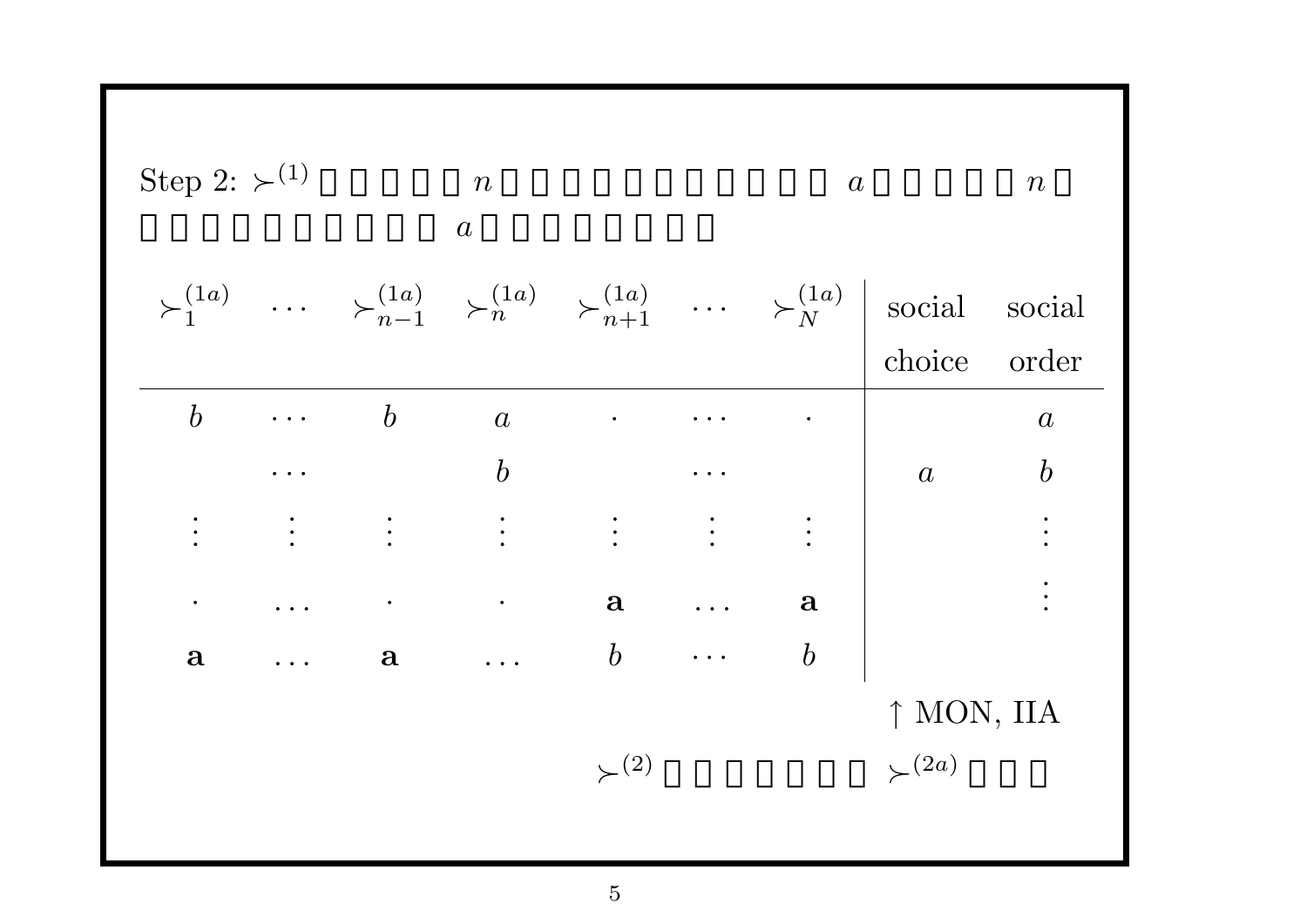| \n        Step 3: $c \in A \setminus \{a, b\}$<br>\n $\succ_{1}^{(3)}$<br>\n $\succ_{1}^{(3)}$<br>\n $\succ_{n-1}^{(3)}$<br>\n $\succ_{n}^{(3)}$<br>\n $\succ_{n+1}^{(3)}$<br>\n $\succ_{n+1}^{(3)}$<br>\n $\succ_{N}^{(3)}$<br>\n $\succ_{N}^{(3)}$<br>\n        score and<br>\n        choice order\n |          |     |     |     |     |   |
|---------------------------------------------------------------------------------------------------------------------------------------------------------------------------------------------------------------------------------------------------------------------------------------------------------|----------|-----|-----|-----|-----|---|
| ...                                                                                                                                                                                                                                                                                                     | a        | ... | a   |     |     |   |
| ...                                                                                                                                                                                                                                                                                                     | a        | ... | a   |     |     |   |
| ...                                                                                                                                                                                                                                                                                                     | a        | ... | a   |     |     |   |
| ...                                                                                                                                                                                                                                                                                                     | b        | ... | c   | ... | c   |   |
| b                                                                                                                                                                                                                                                                                                       | ...      | b   | ... | a   | ... | a |
| a                                                                                                                                                                                                                                                                                                       | ...      | a   | ... | a   | ... | b |
| ...                                                                                                                                                                                                                                                                                                     | ...      | ... | a   | ... | a   |   |
| a                                                                                                                                                                                                                                                                                                       | ...      | a   | ... | b   | ... | b |
| 1                                                                                                                                                                                                                                                                                                       | MON, IIA |     |     |     |     |   |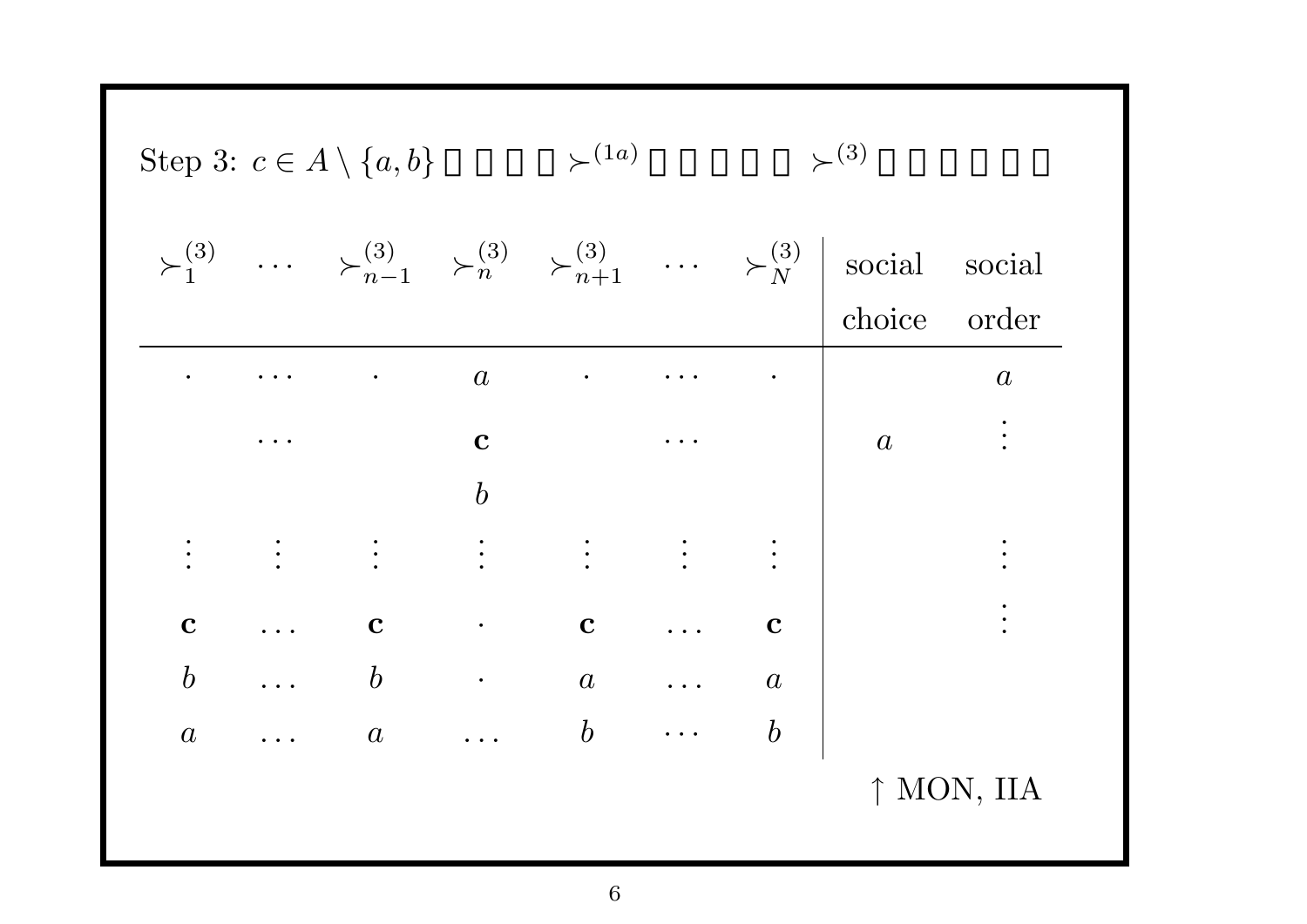| ↑ Weak Pareto, |
|----------------|
|                |
|                |